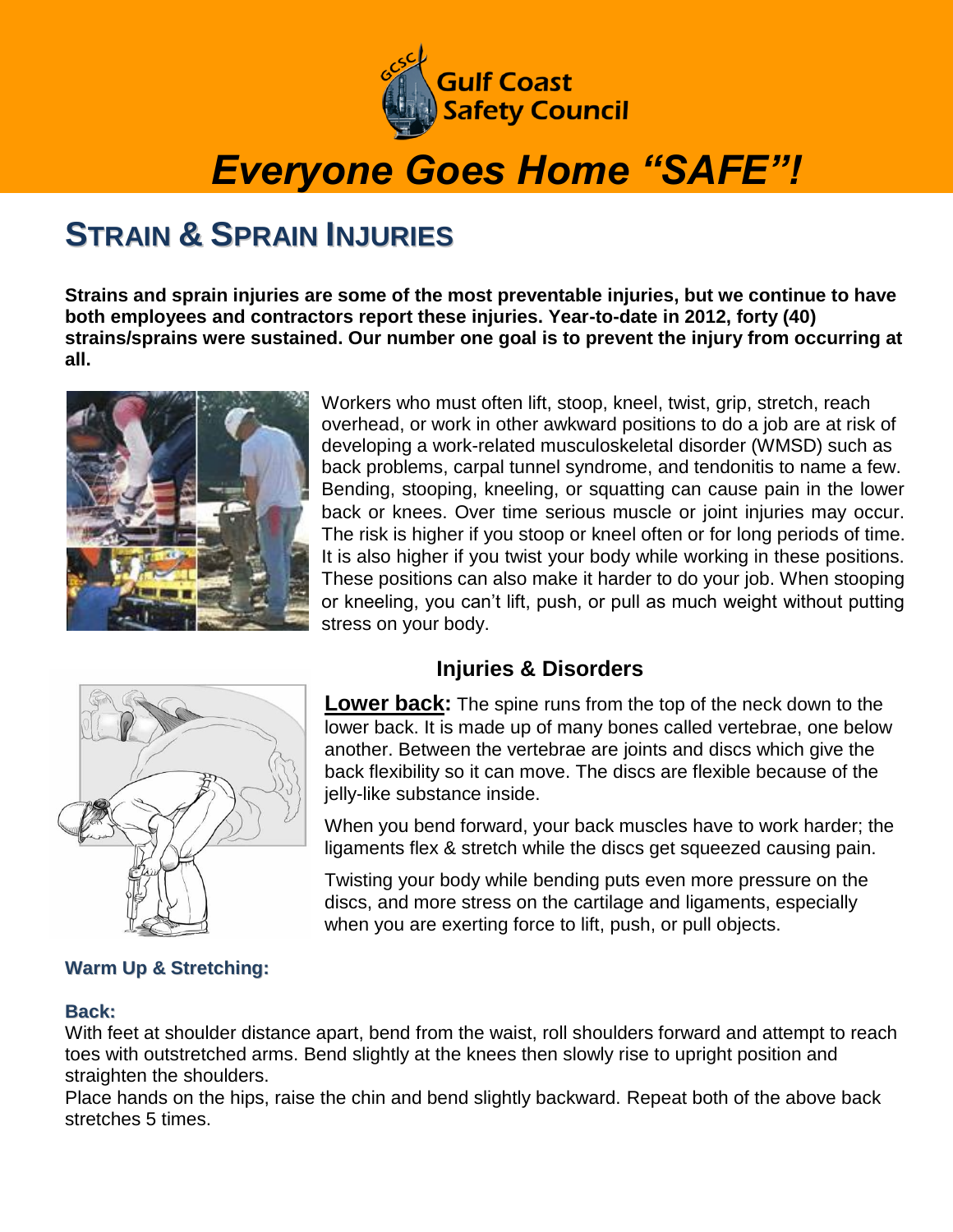

## *Everyone Goes Home "SAFE"!*

#### **Upper Body Rotation:**

Place hands behind head and slowly rotate the upper body tone side, hold  $1 - 2$  seconds and repeat on the other side. Do Not Bounce or Jerk. Repeat 3-5 times each side.

#### **Knee:**

The knee is the largest joint in the body. Task that involve frequent stooping, kneeling, or squatting may increase the risk of injury or developing bursitis, tendonitis or arthritis in the knee.

Floor-level work cannot be eliminated from some jobs, but it is possible to change how the job is done.

Sometimes people work on the floor because it is the only large flat work area available. This increases the amount of stooping or kneeling that is necessary. Rather than stooping to the floor, try to raise the job to waist height using tables, sawhorses to improvise a workbench.

#### **Warm Up & Stretching: Knee Rotation**

Feet together, knees slightly bent, place hands on the sides of the knees and roll them in a circular motion. Allow the heels to come off the ground. This will work the knees and ankles at the same time. Repeat 10 times.

#### **Shoulder:**

Some jobs you need to work overhead, reaching up with one or both arms raised above your



shoulders. The head may be tilted back, looking up to see the work. Overhead work puts stress on the shoulders and neck.

Most problems in the shoulder involve the muscles, ligaments, and tendons, rather than the bones. Athletes are especially susceptible to shoulder problems. In athletes, shoulder problems can develop slowly through repetitive, intensive training routines.

#### **Here are some easy shoulder exercises that you can do to strengthen your shoulder muscles and prevent injuries.**

#### **Basic shoulder strengthening**

Attach elastic tubing to a doorknob at home. Gently pull the elastic tubing toward your body. Hold for a count of five. Repeat five times with each arm. Perform twice a day.

#### **Wall push-ups**